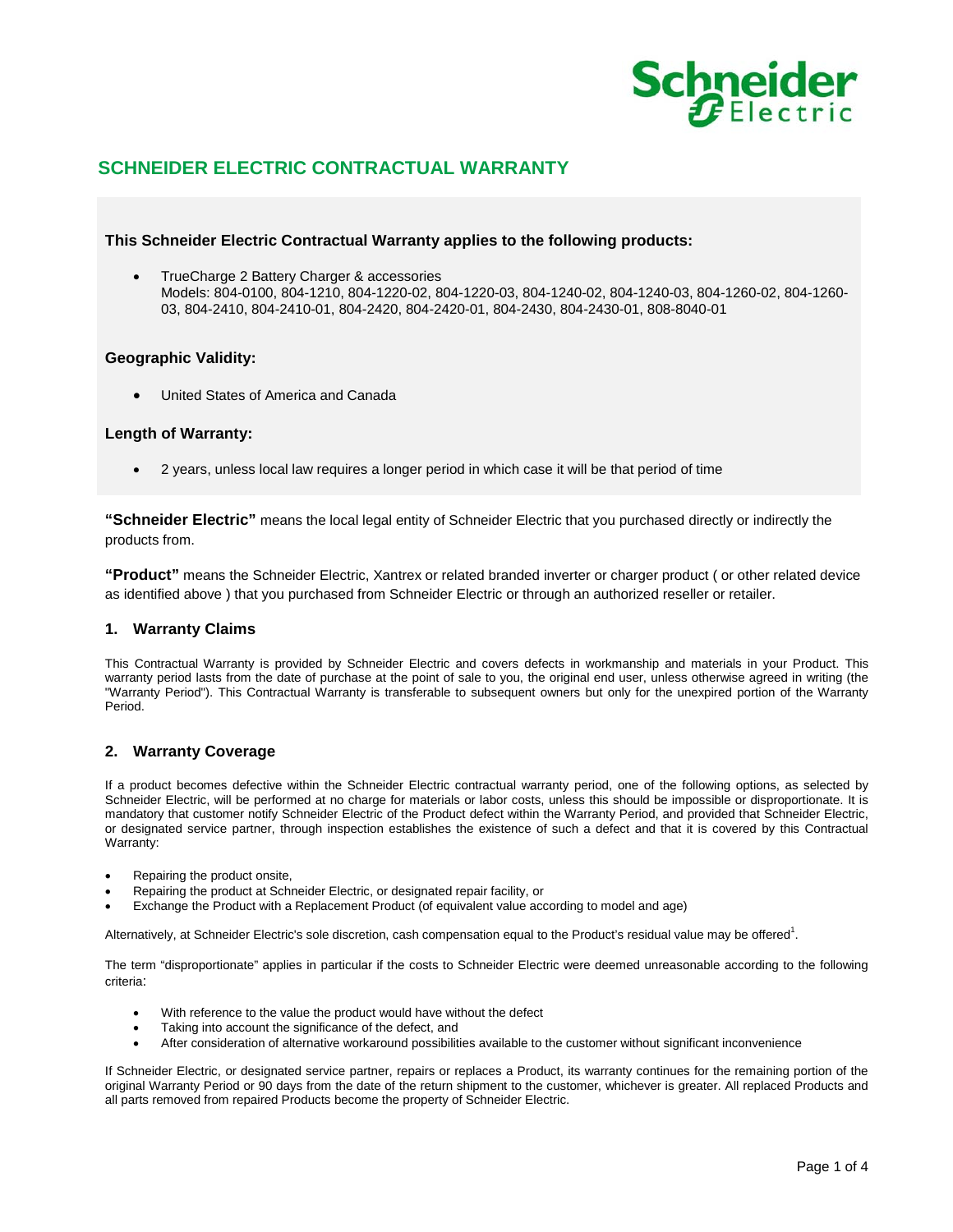# **Schneider**

### *<sup>1</sup> as determined by annual linear method*

\_\_\_\_\_\_\_\_\_\_\_\_\_\_\_\_\_\_\_\_\_\_\_\_\_\_\_

# **3. Warranty Limitations**

This Contractual Warranty does not warrant uninterrupted or error-free operation of the Product or cover normal wear and tear of the Product or costs related to the removal, installation, or troubleshooting of the customer's electrical systems. The warranty claims that relate to defects caused by any of the following factors are not covered by the Contractual Warranty:

- Improper Use or Non-compliance with installation, commissioning, operation or maintenance instructions (i.e. not according to the operation & installation manual)
- Unauthorized modifications, changes or attempted repairs,
- Vandalism, destruction through external influence and/or persons/animals
- Use in an unsuitable environment, including any environment or location that causes excessive wear and tear or dirt or dust or debris buildup within the system or that is difficult or unsafe for Schneider Electric representatives to access
- Insufficient ventilation
- Installation in a corrosive environment
- Failure to observe applicable safety standards & regulations
- Damages during transportation or storage
- Force majeure, examples include, but not limited to: fire, flood, earthquakes, storm damage, overvoltage & lightning strikes
- Exposure to fire, water, snow, moisture, or liquid ingress (except for any such exposure to environmental conditions that your Product was specifically designed to withstand as indicated in the applicable specifications for your Product)
- Used as a component part of a product expressly warranted by another manufacturer
- If the original identification (trade-mark, serial number) markings have been defaced, altered, or removed
- Consumable components of any type are not covered, including but not limited to fans, fuses and filters etc.
- Cosmetic shortcoming which do not impair the use of the product for the intended purpose i.e. supply of energy

Warranty claims also exclude:

- Damages arising due to the fact that the use of the product for the intended purpose is no longer possible or only possible with restrictions as a result of amendments to the statutory provisions applicable to the operation of the product made after the delivery of the product
- Compensation for damages related to loss of power production or business operation or any expenses incurred by customer towards repair & replacement of the product (including but not limited to labor, transportation, temporary power)
- Cost arising from changes to existing PV systems or building installations or vehicle or marine vessel installation and like
- Additional costs and expenses (i.e. shipping costs, travel, accommodation, meals, etc.) arising due to remote locations of the indicated geographies, including but not limited to islands and overseas territories

# **4. Warranty Return and Repair Process**

Contact Schneider Electric Xantrex Customer Service representative with brief description of the error to evaluate & troubleshoot the issue while product is in the field as many problems can be solved on site.

Please contact Schneider Electric Xantrex customer service via email at [customerservice@xantrex.com](mailto:customerservice@xantrex.com) or call Xantrex customer service at 1-800-670-0707 or visit our website at:

### [http://www.xantrex.com](http://www.xantrex.com/)

### **i. Return Material Authorization (RMA)**

After attempts to correct the problem with customer's assistance, if the Product must be returned to Schneider Electric or designated service partner for replacement or repair, the customer must return it to the original place of purchase or obtain a Return Material Authorization (RMA) number and the correct return center "Ship To" address. Product shipments will be refused and returned at your expense if they are unauthorized or returned without an RMA number clearly marked on the outside of the shipping box or if they are shipped collect or if they are shipped to the wrong location.

When you contact Schneider Electric to obtain service, please have your instruction manual ready for reference and be prepared to supply:

- The serial number and product code of your Product
- Information about the installation or inspection certificate
- Information about the failure and/or reason for the return
- A copy of your dated proof of purchase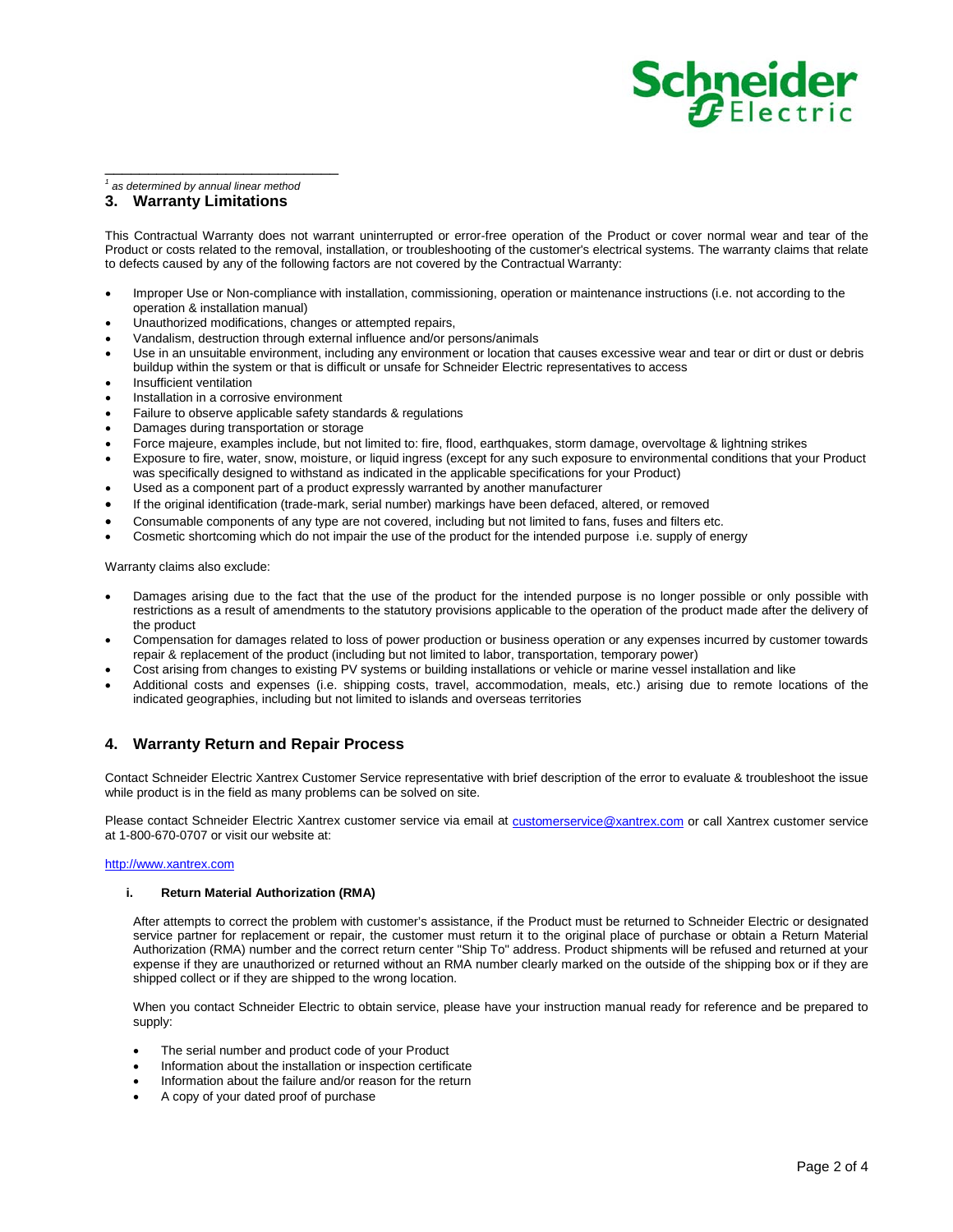

### **Schneider Electric reserves the right to refuse exchange requests for lack of proper documentation and information**.

### **ii. Once the RMA has been issued for exchange**

Schneider Electric will generally ship an equivalent replacement Product to the specified customer or the distributor location within 48-72 hours.

The allegedly defective product must be returned to Schneider Electric in the same transport packaging that the replacement unit was provided in. Schneider Electric will supply all labels and documentation for the return of the defective Product. The defective Product must be shipped back to Schneider Electric within 10 working days after receiving the replacement product. If we do not receive the product within this timeframe, the unit cost will be billed back to the customer (including shipping and handling fees).

### **iii. Once an RMA has been issued for repair**

Schneider Electric will arrange for the repair of the Product on-site or at a repair facility.

The allegedly defective Product being returned for repair at Schneider Electric, or designated service partner, must be packaged in a suitable manner to prevent damage during transportation (equivalent to original packaging or better). Schneider Electric will provide the necessary instructions to correctly ship the Product (including designated freight carrier, documentation information, address, etc.) to the repair facility.

Standard ground shipping costs are covered by Schneider Electric both ways. Any expedited shipping costs will be the responsibility of the customer and billed accordingly.

Visually evident damage caused by shipping or mishandling is to be reported to the freight carrier within 24 hours. Shipping damage is the responsibility of the freight carrier, not Schneider Electric, and should always be duly noted with the freight carrier prior to accepting and signing for the Product

Any Products that are damaged during the returned shipping process are not covered by this warranty. Schneider Electric assumes no liability for this damage.

### **5. Service Reimbursement**

Schneider Electric in its sole discretion may offer a service reimbursement for the services of a qualified installer performing specific Product replacement and re-commissioning under the terms of this warranty. Please contact your local Schneider Electric office for details and application related to your Product.

### **6. Invalid Warranty Claim**

If the returned defective Product to Schneider Electric (or service partner) pursuant to this Policy, and is found by Schneider Electric to be free of defects that would qualify it for repair or replacement under this Policy, Schneider Electric may charge a flat-rate inspection charge for each product of \$250 USD, plus shipping and packaging costs. In the event the defect free unit is returned to the customer then to also charge for the replacement unit.

# **7. Out of Warranty Service**

If the warranty period for your Product has expired, if the unit was damaged by misuse or incorrect installation, if other conditions of the warranty have not been met, or if no dated proof of purchase is available, your unit may be serviced or replaced for a flat fee, as determined by Schneider Electric in its sole discretion.

Please contact your local Schneider Electric office to determine if out of warranty service is available for your Product.

To return your product for out of warranty service, contact Schneider Electric Customer Service for a Return Material Authorization (RMA) number and follow the other steps outlined in "Return Procedure".

Payment options such as credit card or money order will be explained by the Customer Service Representative. In cases where the minimum flat fee does not apply, as with incomplete units or units with excessive damage, an additional fee will be charged. If applicable, you will be contacted by Customer Service once your unit has been received.